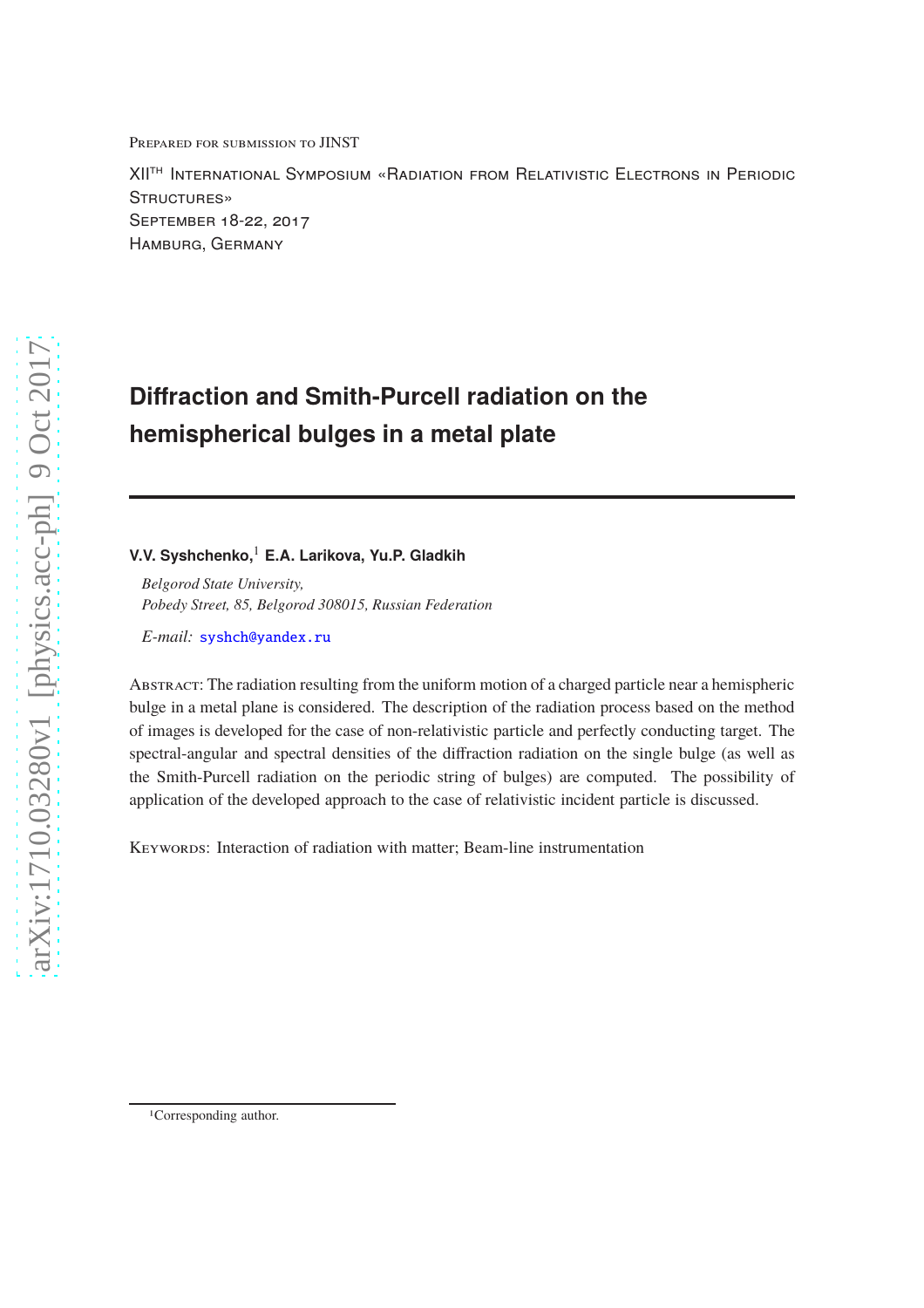## **Contents**

| $\mathbf{1}$ | <b>Introduction</b>               |   |
|--------------|-----------------------------------|---|
|              | 2 DR on hemispherical bulge       |   |
|              | 3 DR on the string of hemispheres | 5 |
|              | 4 Conclusion                      | 5 |
|              |                                   |   |

## <span id="page-1-0"></span>**1 Introduction**

The radiation emitted under charged particle traveling near the boundary of the spatially localized target (without crossing it) is called diffraction radiation (DR), whereas the crossing of the target's boundary produces the transition radiation (TR).

One of the ways to describe these types of radiation is the application of the boundary conditions to the Maxwell equations' solutions for the field of the moving particle in two media. It becomes evident that the boundary conditions could be satisfied only after addition the solution of free Maxwell equations that corresponds to the radiation field, see, e.g. [\[1](#page-7-0)].

The conditions on the boundary between vacuum and ideal conductor could be satisfied in some cases via introduction of one or more fictitious charges along with the real charged particle; this approach to electrostatic problems is known as the method of images, see, e.g., [\[2](#page-7-1)]. Namely the method of images had been used in the pioneering paper [\[3\]](#page-7-2) where TR on a metal plane had been predicted. The method of images had been used also in [\[4](#page-7-3)] for consideration of TR under passage of the particle through the center of the ideally conducting sphere in dipole approximation.

DR and TR of a charge incident on a perfectly conducting sphere under arbitrary impact parameter had been studied using the method of images in [\[5](#page-7-4)]. Here we consider DR on the hemispherical bulge in a perfectly conducting plane using the same approach.

## <span id="page-1-1"></span>**2 DR on hemispherical bulge**

Remember how the method of images is implied to meet the boundary condition for the electric field on the conducting surface. Consider the real charge  $e_0$  passing near the grounded conducting sphere of the radius *R* with the constant velocity  $v_0 \ll c$ , see fugure [1](#page-2-0) (a). In this case the zero potential on the metal surface is acieved via introduction of the single fictitious charge (the "image") of the magnitude

<span id="page-1-2"></span>
$$
e(t) = -e_0 \frac{R}{\sqrt{b^2 + v_0^2 t^2}}
$$
 (2.1)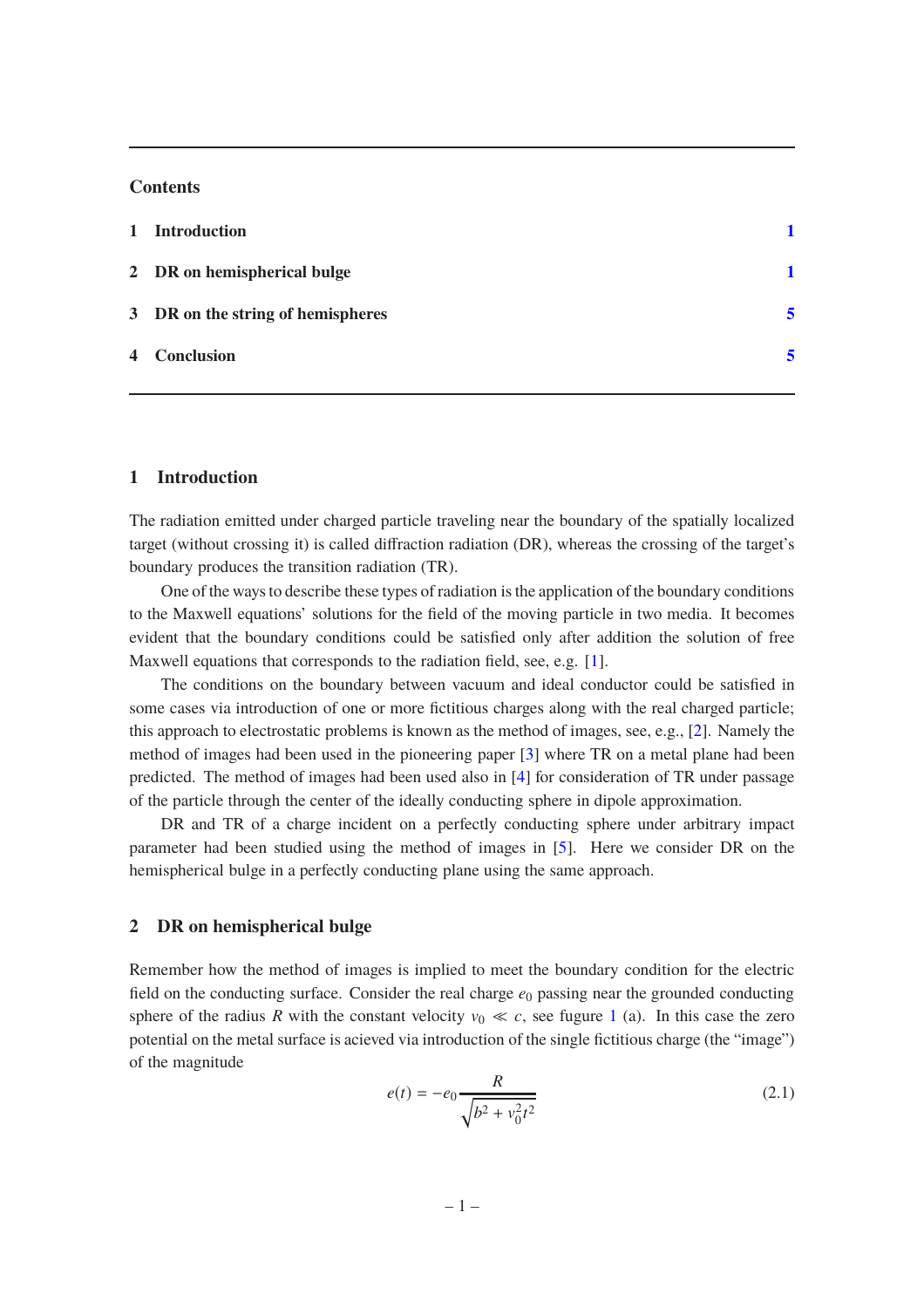

<span id="page-2-0"></span>**Figure 1**. The real charge  $e_0$  near the grounded sphere and its image (a); the real charge near the hemispherical bulge in the conducting plane and three images (b) and (c).

placed at the point with coordinates

<span id="page-2-1"></span>
$$
x(t) = \frac{R^2 b}{b^2 + v_0^2 t^2}, \ z(t) = \frac{R^2 v_0 t}{b^2 + v_0^2 t^2}.
$$
 (2.2)

While the incident particle moves uniformly, its image will move accelerated. The radiation produced by non-uniform motion of the image charge will be described by the well-known formula [\[6](#page-7-5)]

$$
\frac{d\mathcal{E}}{d\omega d\Omega} = \frac{1}{4\pi^2 c} \left| \mathbf{k} \times \mathbf{I} \right|^2,\tag{2.3}
$$

where **k** is the wave vector of the radiated wave,  $|\mathbf{k}| = \omega/c$ , and

<span id="page-2-2"></span>
$$
\mathbf{I} = \int_{-\infty}^{\infty} e(t) \mathbf{v}(t) \exp\{i(\omega t - \mathbf{kr}(t))\} dt
$$
 (2.4)

(it could be easily seen that it is applicable to the case of time-varying charge  $e(t)$  as well as to the case of the constant one). Note that the method of images for the isolated (in contrast to grounded)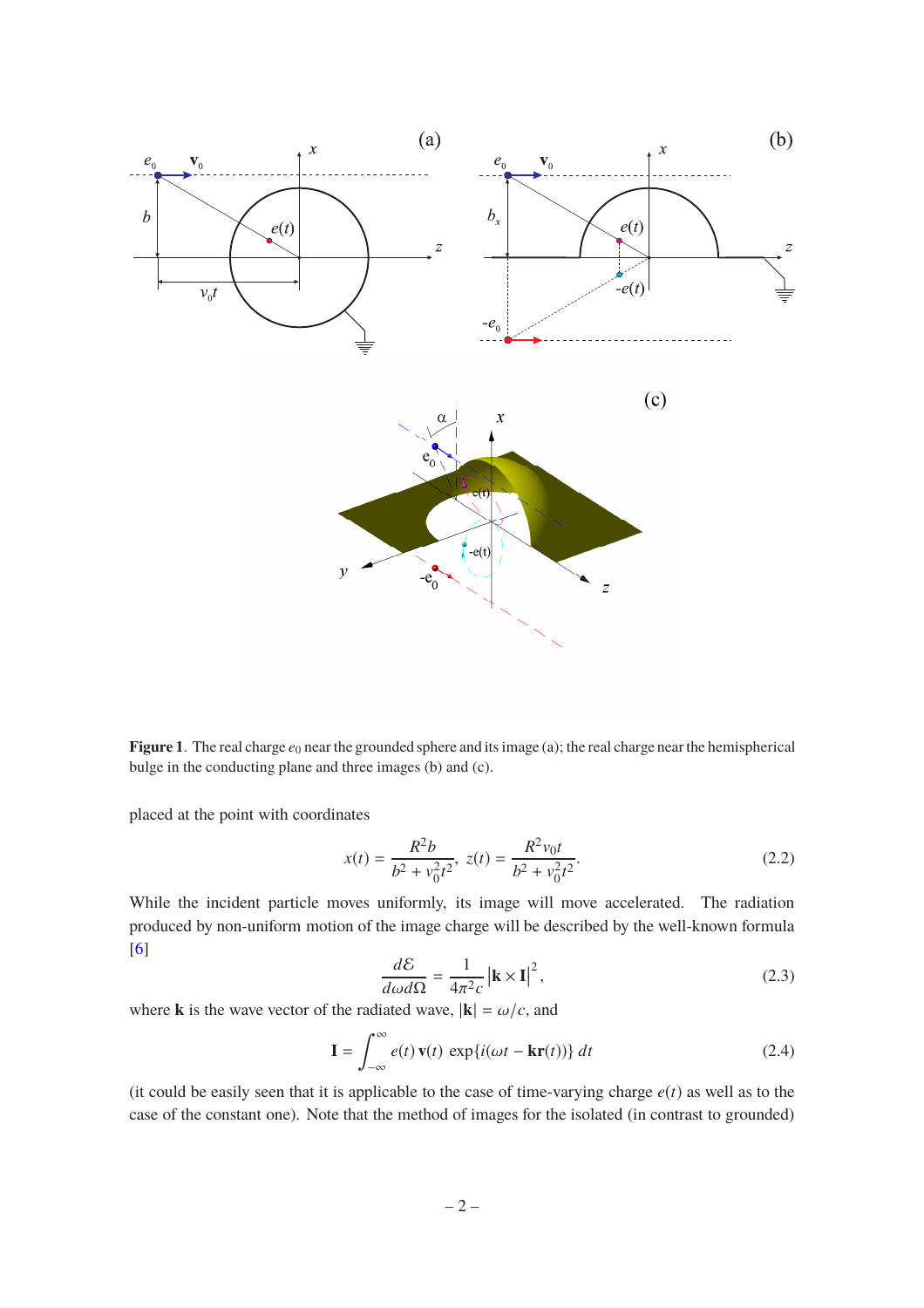sphere requires introducing another fictitious charge of the magnitude −*e*(*t*) resting at the center of the sphere. However, the last equation shows that such rest charge does not produce any radiation.

To achieve the zero potential on the conducting plane with hemispherical bulge we need three image charges along with the real one: the image of the incident charge by the spherical surface [\(2.1\)](#page-1-2)–[\(2.2\)](#page-2-1) and the mirror reflections of both of them by the plane,  $-e_0$  and  $-e(t)$ , see figure [1](#page-2-0) (b). Two of these image charges, *e*(*t*) and −*e*(*t*), will move accelerated under uniform motion of the incident particle and hence produce the radiation.

Note, however, that the projectile can fly not only above the top of the hemisphere. For account of this possibility we introduce the two-dimensional impact parameter  $\mathbf{b} = (b_x, b_y)$  $b$  (cos  $\alpha$ , sin  $\alpha$ ), see figure [1](#page-2-0) (c), so we have

$$
x^{(1)}(t) = \frac{R^2 b_x}{b^2 + v_0^2 t^2}, \ y^{(1)}(t) = \frac{R^2 b_y}{b^2 + v_0^2 t^2}, \ z^{(1)}(t) = \frac{R^2 v_0 t}{b^2 + v_0^2 t^2}
$$
(2.5)

for the image charge *e*(*t*) and

$$
x^{(2)}(t) = -x^{(1)}(t), \ y^{(2)}(t) = y^{(1)}(t), \ z^{(2)}(t) = z^{(1)}(t)
$$
\n(2.6)

for the image charge  $-e(t)$ .

Substituting the proper values into  $(2.4)$  and collecting together the contributions from these two image charges, we obtain the following integrals:

<span id="page-3-0"></span>
$$
I_x = 4e_0 b_x R^3 v_0^2 \int_{-\infty}^{\infty} \exp\left\{ i \left[ \omega t - \frac{k_y b_y R^2}{b^2 + v_0^2 t^2} - \frac{k_z R^2 v_0 t}{b^2 + v_0^2 t^2} \right] \right\} \cos \frac{k_x b_x R^2}{b^2 + v_0^2 t^2} \frac{t dt}{(b^2 + v_0^2 t^2)^{5/2}}, \quad (2.7)
$$

$$
I_{y} = -4ie_{0}b_{y}R^{3}v_{0}^{2} \int_{-\infty}^{\infty} \exp\left\{i\left[\omega t - \frac{k_{y}b_{y}R^{2}}{b^{2} + v_{0}^{2}t^{2}} - \frac{k_{z}R^{2}v_{0}t}{b^{2} + v_{0}^{2}t^{2}}\right]\right\} \sin\frac{k_{x}b_{x}R^{2}}{b^{2} + v_{0}^{2}t^{2}}\frac{t dt}{(b^{2} + v_{0}^{2}t^{2})^{5/2}},
$$
 (2.8)

<span id="page-3-1"></span>
$$
I_z = 2ie_0R^3v_0 \int_{-\infty}^{\infty} \exp\left\{i\left[\omega t - \frac{k_yb_yR^2}{b^2 + v_0^2t^2} - \frac{k_zR^2v_0t}{b^2 + v_0^2t^2}\right]\right\} \sin\frac{k_xb_xR^2}{b^2 + v_0^2t^2} \frac{(b^2 - v_0^2t^2) dt}{(b^2 + v_0^2t^2)^{5/2}}.
$$
 (2.9)

The integrands in  $(2.7)$ – $(2.9)$  are smooth functions and the integration can be easily performed numerically, that leads to the spectral-angular density of diffraction radiation in the form

<span id="page-3-3"></span>
$$
\frac{d\mathcal{E}}{d\omega d\Omega} = \frac{e_0^2}{4\pi^2 c} \Phi(\theta, \varphi, \omega),\tag{2.10}
$$

where the typical shape of the angular distribution  $\Phi(\theta, \varphi, \omega)$  is presented in figure [2](#page-4-0) (b). We see approximate symmetry of the directional diagram around *x* axis; for higher  $R\omega/v_0$  values the small forward-backward asymmetry increases, see figure [2](#page-4-0) (c, d).

In non-relativistic ( $v_0 \ll c$ ) and low-frequency ( $\omega \ll cb/R^2$  hence  $\lambda \gg 2\pi R^2/b$ ) case we can neglect the second and third terms in the exponents in  $(2.7)$ – $(2.9)$  as well as put zero the arguments of the trigonometric functions there. In this case  $I_y = I_z = 0$  (that is the reason of the approximate x-axial symmetry of the angular distribution mentioned above) and we obtain the following approximate formula for DR spectral-angular density:

<span id="page-3-2"></span>
$$
\frac{d\mathcal{E}}{d\omega d\Omega} = \frac{16}{9\pi^2} \frac{e_0^2 \omega^6 R^6}{c^3 v_0^4} \cos^2 \alpha \left(1 - \sin^2 \theta \cos^2 \varphi\right) \left[K_1\left(\frac{\omega}{v_0}b\right)\right]^2,\tag{2.11}
$$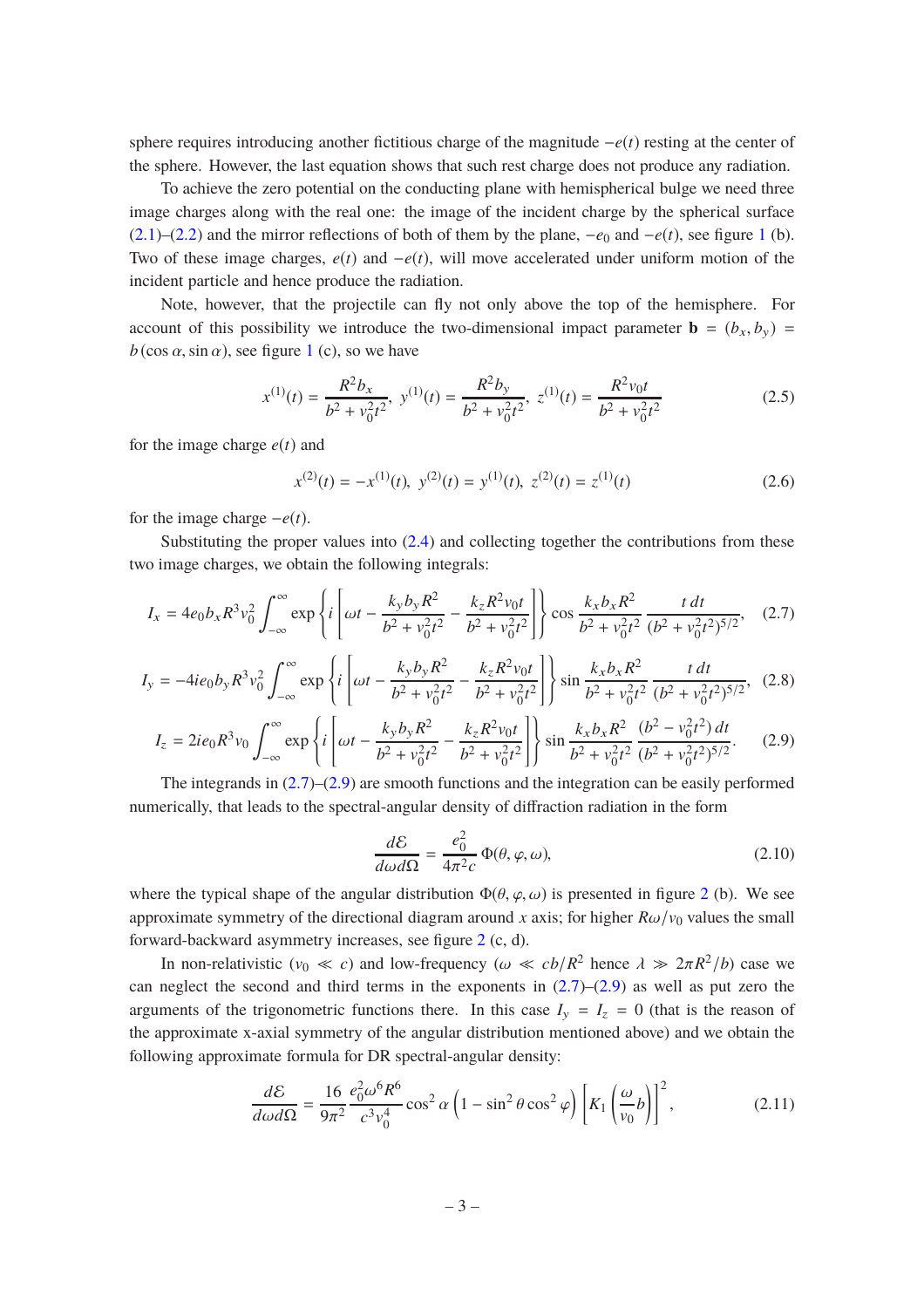

<span id="page-4-0"></span>**Figure 2**. The angular dependence as direction diagram of DR intensity on the sphere [\[5](#page-7-4)] (a) and hemisphere (b) for the passage of the real charge under  $b_x = R + 0$  and  $b_y = 0$  (sliding incidence, when DR intensity is maximal for the whole range of wavelengths) and  $R\omega/v_0 = 2.4$  (this choice is due to the maximum of DR on hemisphere spectrum (see below) falls on  $\omega b/v_0 \approx 2.4$  and  $b = R$  in the given case). This shape of the directional diagram is typical; for higher frequencies the slight forward-backward asymmetry increases, see  $R\omega/v_0 = 4$  (c) and  $R\omega/v_0 = 5$  (d).



<span id="page-4-1"></span>**Figure 3**. (a) DR spectrum computed using approximated analytical formula [\(2.11\)](#page-3-2) (solid curve for  $b = R + 0$ ,  $b_y = 0$  and dashed curve for  $b_x = 1.2R$ ,  $b_y = 0$ )) and via numerical integration (circles and triangles, respectively). (b) For nonzero  $b_y$  the radiation intensity decreases approximately as  $\cos^2 \alpha$  (without substantial changes in the direction diagram shape) .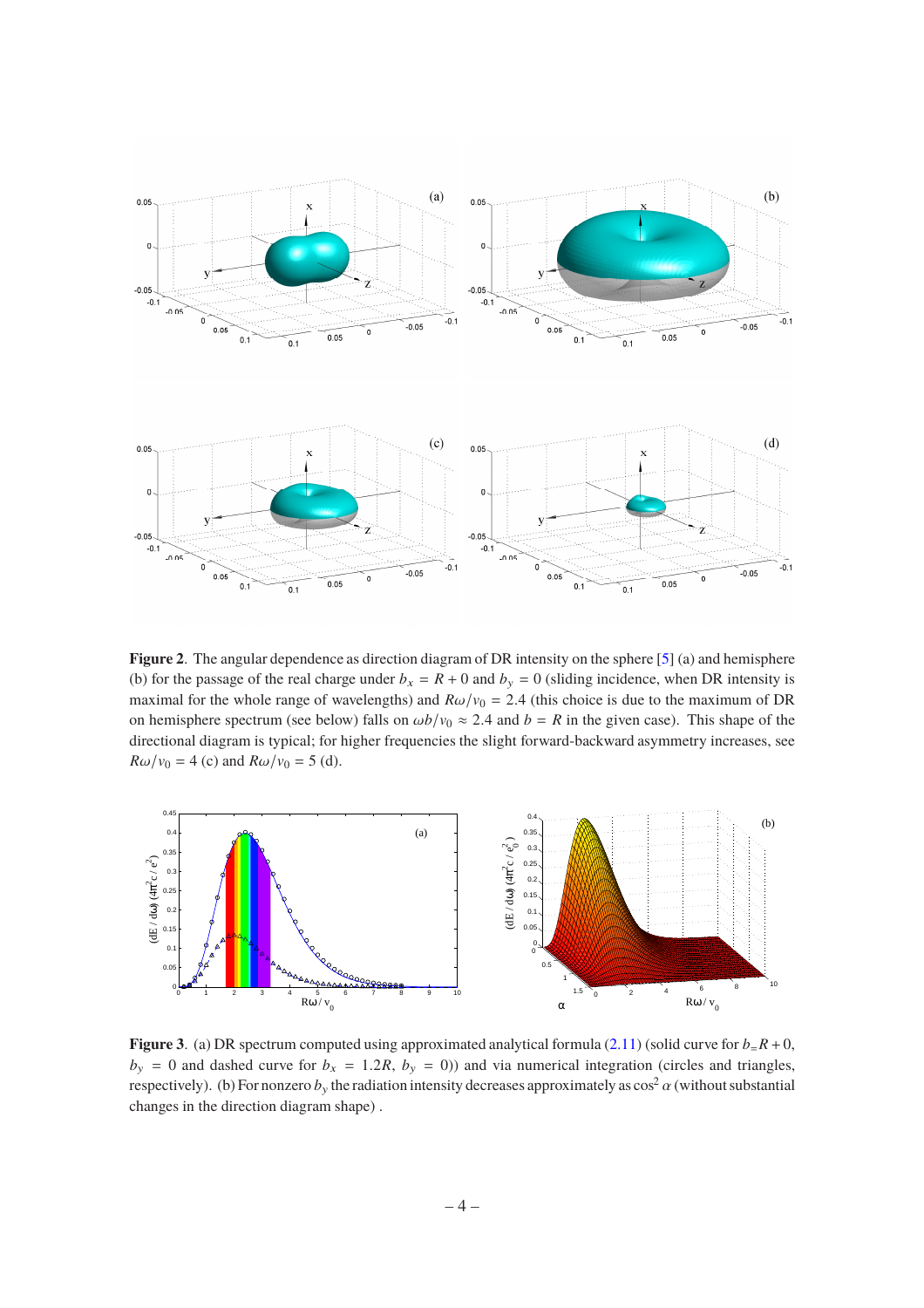where  $K_1$  is the modified Bessel functions of the third kind. This analytical approximation is rather good, as can be seen from the numerical spectrum (integrated [\(2.10\)](#page-3-3) over radiation angles) compared with analytical one (figure [3](#page-4-1) (a)). For illustrative purposes, we choose the parameters  $v_0 = 0.1c$ ,  $R = 20$  nm,  $b = R + 0$ , for which the DR intensity maximum will lie in the visible spectrum. The applicability of our results in this frequency domain will be discussed in the Conclusion.

#### <span id="page-5-0"></span>**3 DR on the string of hemispheres**

Now consider the motion of the charge  $e_0$  along the periodic string of  $N \gg 1$  hemispheres. The mutual influence of the fictitious charges induced in the neighboring bulges can be neglected in the case of small impact parameters,  $b \rightarrow R$  (when the radiation intensity is high), for the string period large enough,  $a \geq 5R$ . Then the interference of the radiation produced on the subsequent hemispheres leads to the simple formula for the spectral-angular density of DR:

$$
\frac{d\mathcal{E}}{d\omega d\Omega} = \frac{e_0^2}{4\pi^2 c} \Phi(\theta, \varphi, \omega) \cdot 2\pi N \frac{v_0}{\omega a} \sum_{m=1}^{\infty} \delta \left( 1 - \frac{v_0}{c} \cos \theta - m \frac{2\pi v_0}{\omega a} \right),\tag{3.1}
$$

where the delta-function means well-known Smith–Purcell condition [\[7\]](#page-7-6).

The spectrum for the string period *a* small enough consists of separated bands, see figure [4](#page-6-0) (a). The bands overlap each other under increase of the string period *a* gradually forming the spectrum of DR on a single hemisphere (multiplied by the total number of the bulges *N*), see figure [4](#page-6-0) (b, c, d).

#### <span id="page-5-1"></span>**4 Conclusion**

The diffraction radiation resulting from the interaction of non-relativistic particle with the hemospherical bulge in perfectly conducting plane is considered. The method of images allows the precise description of the radiation in this case. The integration in the resulting formulae can be easily performed numerically that permits to compute the spectral-angular density of the diffraction radiation for an arbitrary impact parameter. The approximate analytical formulae for the radiation characteristics are obtained for the case of radiation wavelengths exceeding the bulge's size.

The range of validity of our results is determined, first of all, by the validity of the perfect conductor approximation for the metal target that is necessary for the use of the method of images. The perfect conductor approximation means the possibility of the metal's electrons to trace out instantly the changes of the external electric field to meet the requirement of zero tangential component of the electric field on the metal surface. It is valid for the frequencies less than the inverse relaxation time  $\tau^{-1}$  for the electrons in the metal. For instance,  $\tau^{-1} = 5 \cdot 10^{-13}$  sec<sup>-1</sup> for copper [\[8\]](#page-7-7), so the results obtained surely could be applied up to THz and far infrared range. On the other hand, Ginzburg and Tsytovich [\[9\]](#page-7-8) wrote: "*However, a good metal mirror (for instance copper or silver) is in practice fairly close to an ideal mirror for frequencies not higher than the optical range*." This means the applicability of the method of images also in the visible domain. However, the surface plasma oscillations also could be important here that needs further investigation.

The results obtained are valid only for the non-relativistic particles due to the geometric nature of the method of images: we can fit the image charge to meet the zero boundary condition on the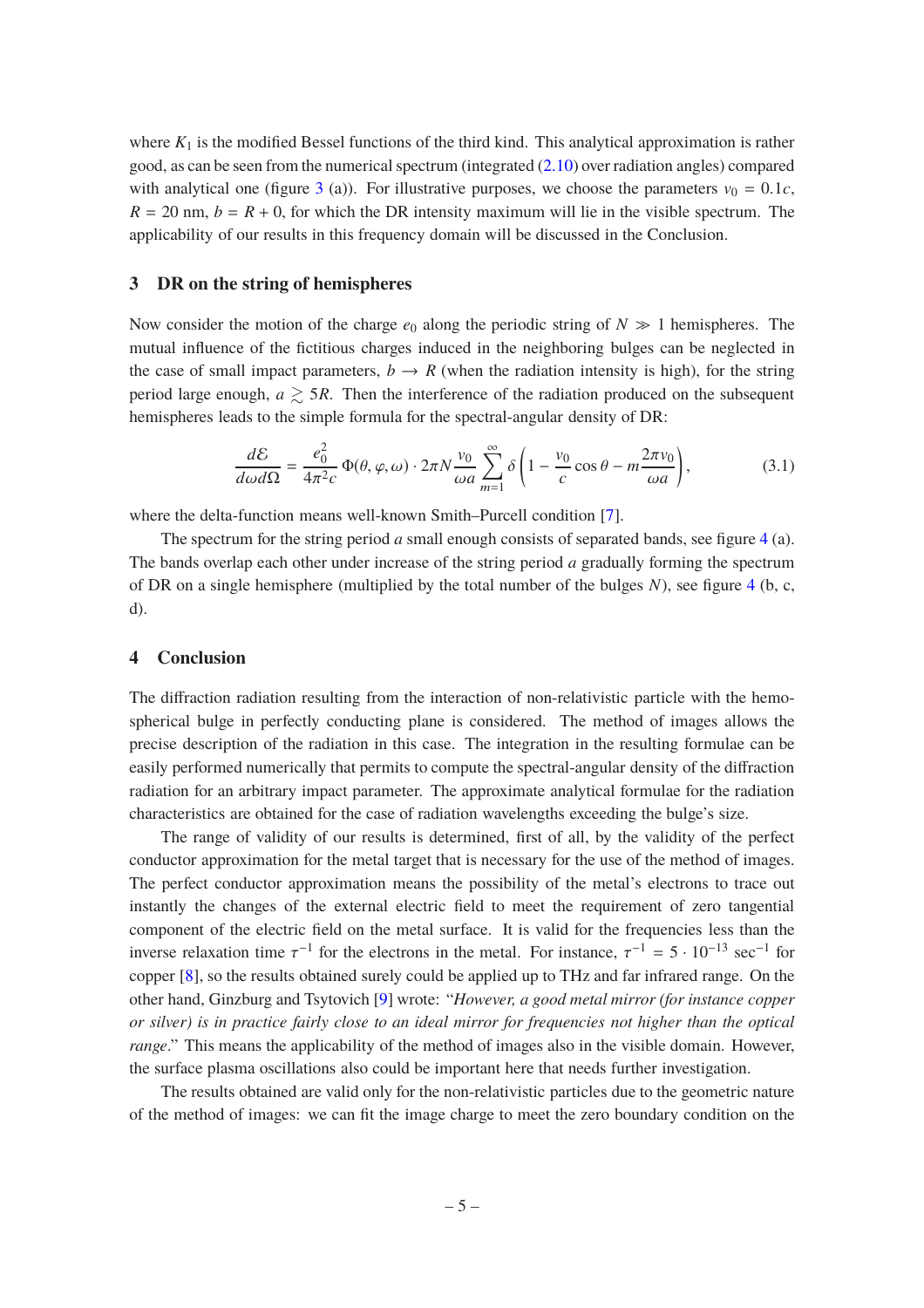

<span id="page-6-0"></span>**Figure 4.** DR spectrum on the string of spheres under  $b = R + 0$ ,  $R = 20$  nm,  $v_0 = 0.1c$ ,  $a = 100$ , 500, 2000, 20000 nm. Vertical dashed line marks the long wavelength edge of the spectrum. Red dotted lines on the panel (a) correspond to DR on the string of spheres [\[5](#page-7-4)] under the same conditions.

sphere for the simple Coulomb field of slow incident particle, not for the relativistically compressed one. The only possibility to extend the method-of-images-based approach to relativistic case is to consider the high frequency limit, where the characteristic size of the Coulomb field  $v_0\gamma_0/\omega$  (where  $\gamma_0 = (1 - v_0^2/c^2)^{-1/2}$  is the incident particle's Lorentz factor) is much smaller than the sphere radius *R*. Here we can neglect the metal surface curvature and consider the reflection of the incident field in the locally plane mirror (figure [5\)](#page-7-9).

However, we have a difficulty also in this case: the kinematic velocity of the image charge (as well as the corresponding Lorenz factor) is not consistent with the degree of the relativistic compression of the Coulomb field of the incident particle. The resulting discrepancy in Lorentz factor values of the real and image charges is negligibly small only for the impact parameters extremely close to the sphere radius,  $b = R + 0$  and for small part of the incident particle's trajectory. Namely, estimations show that  $\gamma_0 - \gamma_{image} \ll \gamma_0$  when

$$
1 - R/\sqrt{b^2 + v_0^2 t^2} \ll \gamma_0^{-2}/4. \tag{4.1}
$$

Due to the constant acceleration of the image charge on the corresponding part of its trajectory (see figure [5](#page-7-9) (c)) one could expect synchrotron-like radiation in this case.